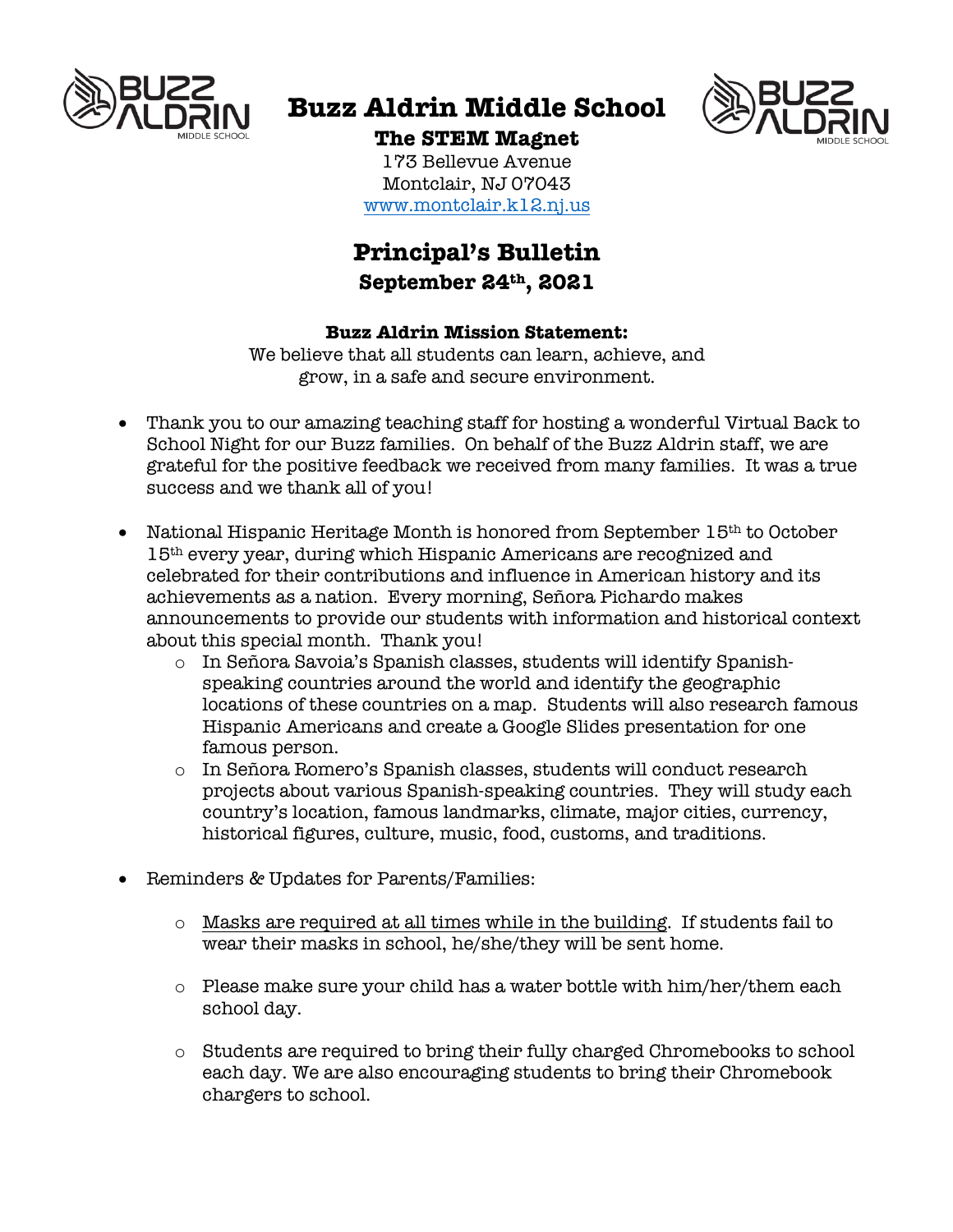- o Please complete a free/reduced meal application if you would like to do so. The online form is available at https://www.nlappscloud.com/ and hard copies are available in the main office. You may also visit the Department of Agriculture's website to access an application in a language other than English or Spanish (https://www.fns.usda.gov/cn/translatedapplications).
- o Again, please **DO NOT** drop off or pick up your child in the front of the building or in a location where they must cross the street. Grownups need to remain in their cars, and be sure not to block the staff parking lot while waiting for their children. Students should not cross the street at any location other than the designated crosswalks. Parents should not stand in the staff parking lot to pick up their children. This is a safety issue. Despite the number of times this is written in my communications, this is still an issue. Please abide by the school's rules.
- o Students are not permitted to leave school early and return on the same day. Please refrain from making appointments for your child during the school day.
- o **Parents are not permitted to drop off belongings, lunches, materials throughout the day.** We will not accept materials dropped off during the school day. Therefore, it is essential that you make sure your child has all the necessary materials he/she/they would need prior to entering school for the day.
- o The health forms must be completed by 7:00 am on Tuesdays and Thursdays. This must be done in order for students to attend classes. If students do not complete the health forms, they will need to wait in the auditorium until they can complete one themselves. This results in a loss of valuable instructional time.
- o There are no visitors permitted in the building at any time.
- o Please encourage your child to leave their desk shields (dividers) in their lockers. We do not have enough extras to provide loaners for all those who forget.
- o All students must have their masks on at all times. If possible, please send your child to school with an extra mask in case the original mask is misplaced or damaged. If students cannot follow the mask policy, they will be sent home.
- $\circ$  Parents are not permitted to ask teachers for remote instruction without prior approval granted from building administration. Remote instruction can only be granted for COVID-related reasons.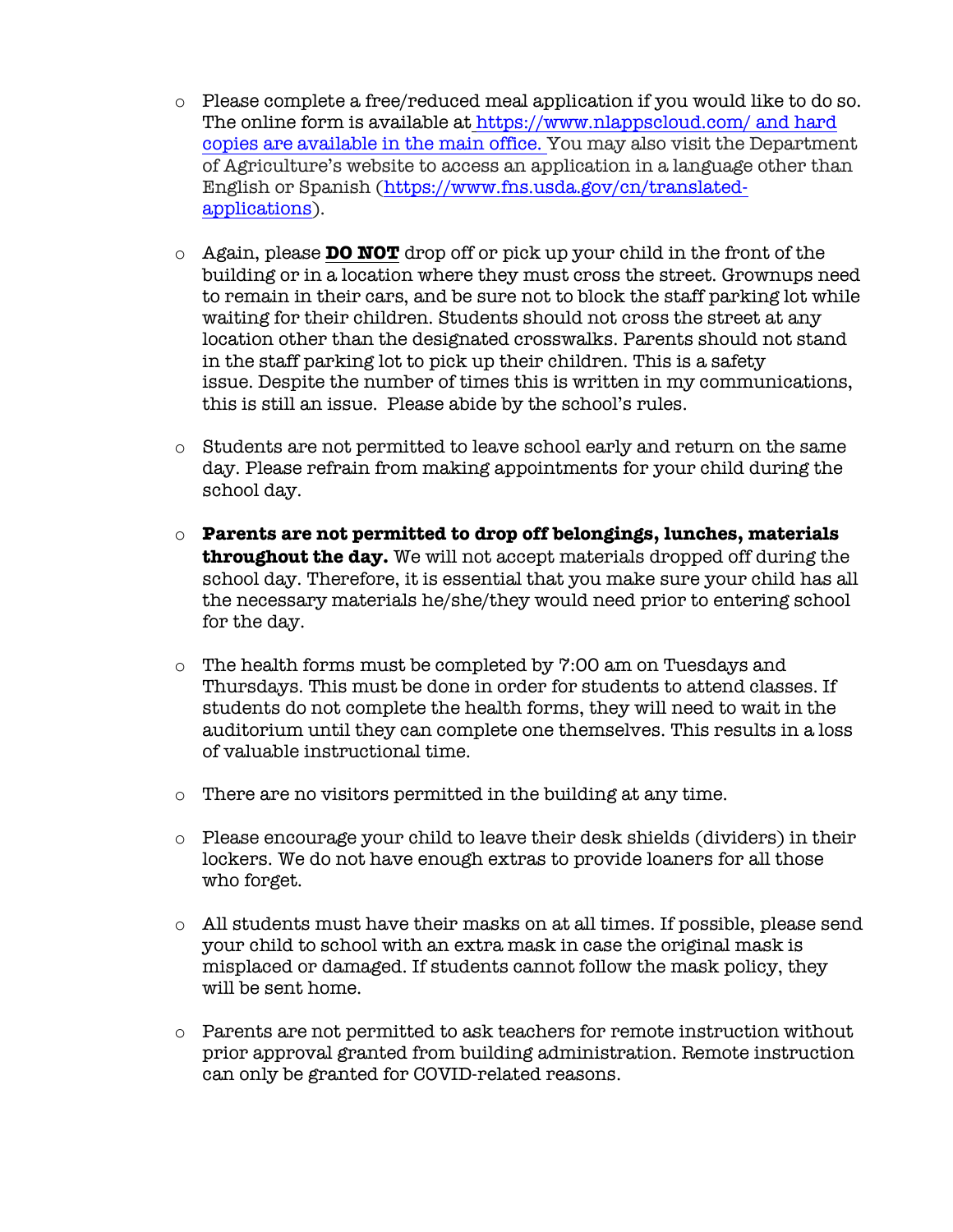- Side Door Announcement: Are your children looking for something to do on Fridays after school? Side Door is open beginning Friday, September 24, and there will be lots of outdoor activities and games, plus free food! It's located a short walk from Buzz Aldrin, on Cooper Ave. You don't have to register to go, and it's FREE! For more information or to pre-register your child, go to sidedoormontclair.org. Activities will be outdoors, but masks are required. Please see the attached student and parent flyer.
- Did you know? The MPS website is multilingual! We have many families in Montclair for whom English is not their native language, and the administration wants everyone to be included and well-informed.

The MPS website can be easily and automatically translated into the following languages: Spanish, French, German, Italian, Cantonese, Korean, Vietnamese, Tagalog, Russian, and Hindi. To use this function, simply go to https://www.montclair.k12.nj.us/ and click on "Language".

- Attention all SEPAC Members: The first SEPAC meeting of the school year will be held this Monday, September 27th at 7:00 pm. The meeting is a Parent Support meeting and is open to our SEPAC members who are parents and caregivers.
	- o Topic: SEPAC Parent/Caregiver Meeting Time: Sep 27, 2021 07:00 PM Eastern Time (US and Canada) Zoom Meeting Link: https://us02web.zoom.us/j/4206600639 Meeting ID: 420 660 0639
- Students have been or will be taking the Renaissance Learning STAR assessments in their Math and ELA classes. Renaissance Learning (RL) is a way for teachers to administer a norm-based diagnostic assessment to help guide instructional practices for each student and each class.
- We are pleased to announce this year's Buzz Aldrin Musical Production is Disney's The Little Mermaid Junior. The production will be both exciting and a visual delight. The fairy tale about a mermaid living in an undersea country. The production is full of catchy songs and enchanted fairytale theater magic. The Little Mermaid is for anyone who enjoys all aspects of theater. We are looking for ALL students who want to be a part of this musical and join our theater family. We support students who part of other clubs/sports/extracurricular activities. Auditions will be help in mid-late October and our production is tentatively in April 2022. For more information or if you are interested in joining, please email Ms. Karen-Ann Panico at kpanico@montclair.k12.nj.us.
- The Yearbook Club is looking for members! Please join our Google Classroom for updates about our first meeting! The classroom code is lofsl2f.